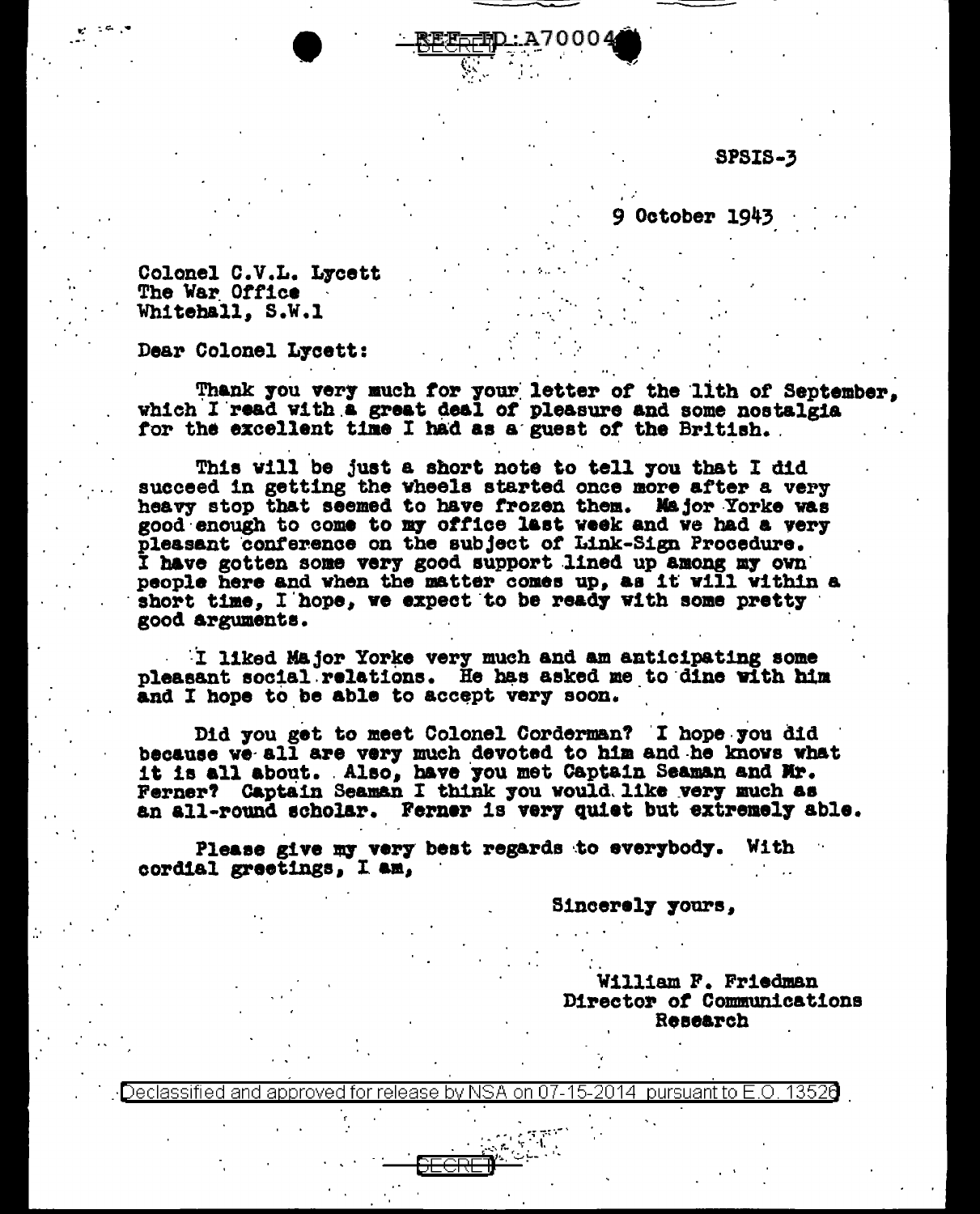REF ID:A70004



The War Office.

1<br>ar Office,<br>Whitehall, S.W.l

11th September, 1943•

Dear: Mit Friedman.

Thank you very much for your letter. I am very pleased indeed to hear that you enjoyed your stay with us so much and have taken away with you memories which appear to have been so happy. For my part I can only say that I was very pleased indeed to have had the opportunity of meeting you and· of taking you round and showing you what little we had to show  $-$ <sup>904</sup>hot excepting the bowling green at Woburn Sands\

I sincerely hope that I shall be able to take advantage of your kind offer and visit you in the States, but so far I have not been able to think up a sufficiently cast-iron excuse to persuade my lords and masters that such a visit would be necessary in the interests 'of the war effort.

I was very gratified to hear that you had already taken up the question of the code sign procedure. I understand that this is still under discussion between the War Department and the British Army Staff in Washington. Our procedure expert on that Staff, Major Yorke, is back home on a flying visit and tells me that he is having considerable difficulty in persuading the powers-that-be in the War Department of the necessity for using linksign procedure. As an officer who has had battle experience with the 8th Army in North Africa, both before and after the introduction of the link-sign procedure there, he.will ,be able to give you any amnunition you require to shoot down objectors to the system who cavil at any imaginary difficulties in training or operation. He badly needs help in his battle with the War Department on this subject, and feels that you

/could •••••••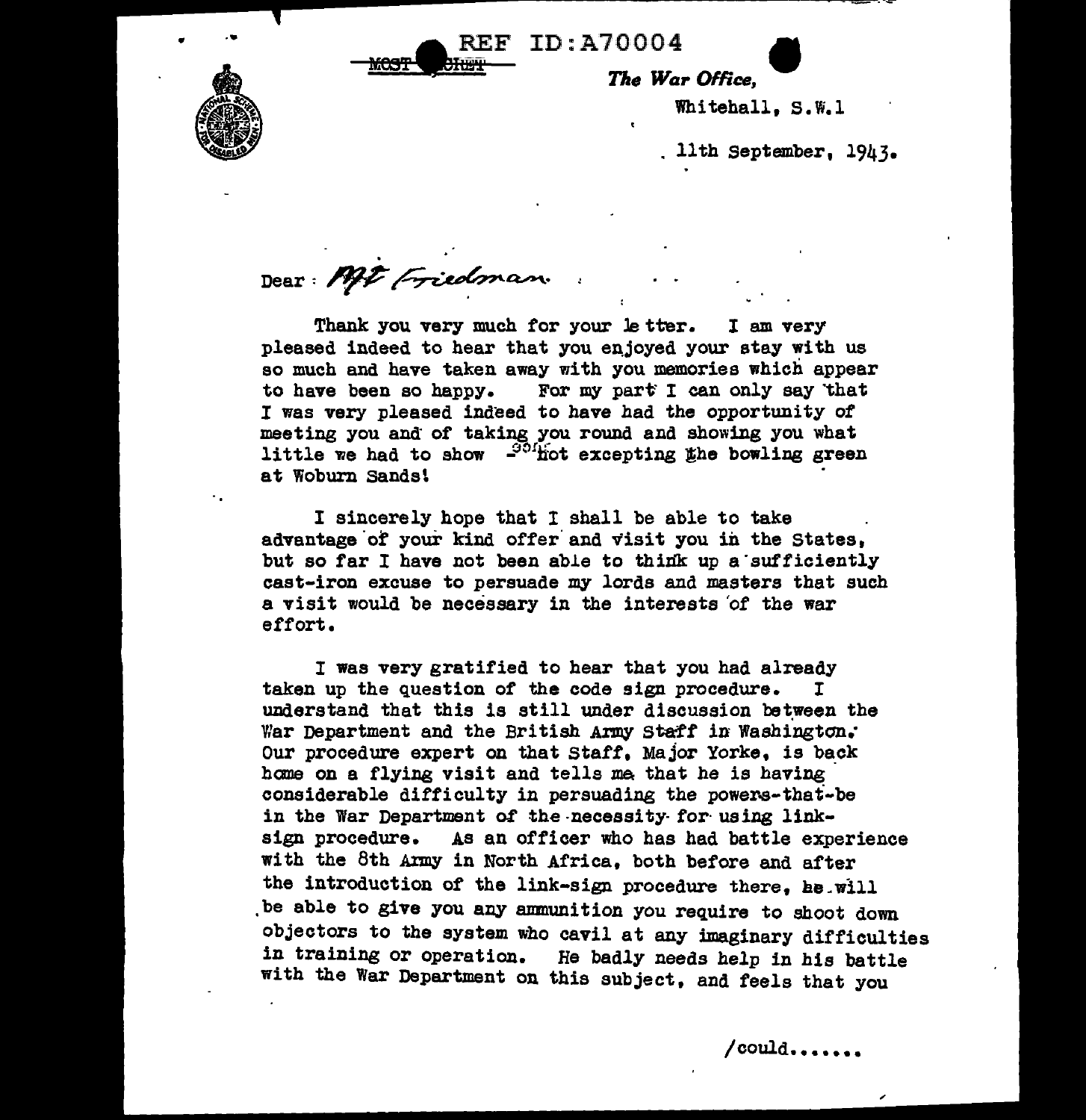## REF ID:A70004

could give him support, as he thinks that the best method of attack now left open in through the Security and Intelligence side.

I should be very grateful indeed if you would get in touch with him to see if indeed it is possible 'to bring concerted action to bear on the diehards. His address is Major P.L. Yorke, R. Sigs., Grafton Hotel, 1139 Connecticut Avenue, and his phone number is Executive A500. Extension 210.

Yorke will be leaving for the States in about a week's time. Incidentally, he was captured by the Germans, evacuated to Crete where he escaped, and after many wanderings in the island got back to Egypt, so he should have many interesting reminiscences if you can get him to talk.

Please give my kind regards to Colonel McCormack if and when you see him. I have passed on your messages to those concerned.

Yours services

W.F. Friedman, Esq., Director of Communications Research, Arlington Hall Station.  $\sim$   $\sim$ Washington.

 $\sim 10^6$ 

 $\mathbb{R}^{\mathbb{Z}}$ 

 $\epsilon$  -  $\epsilon$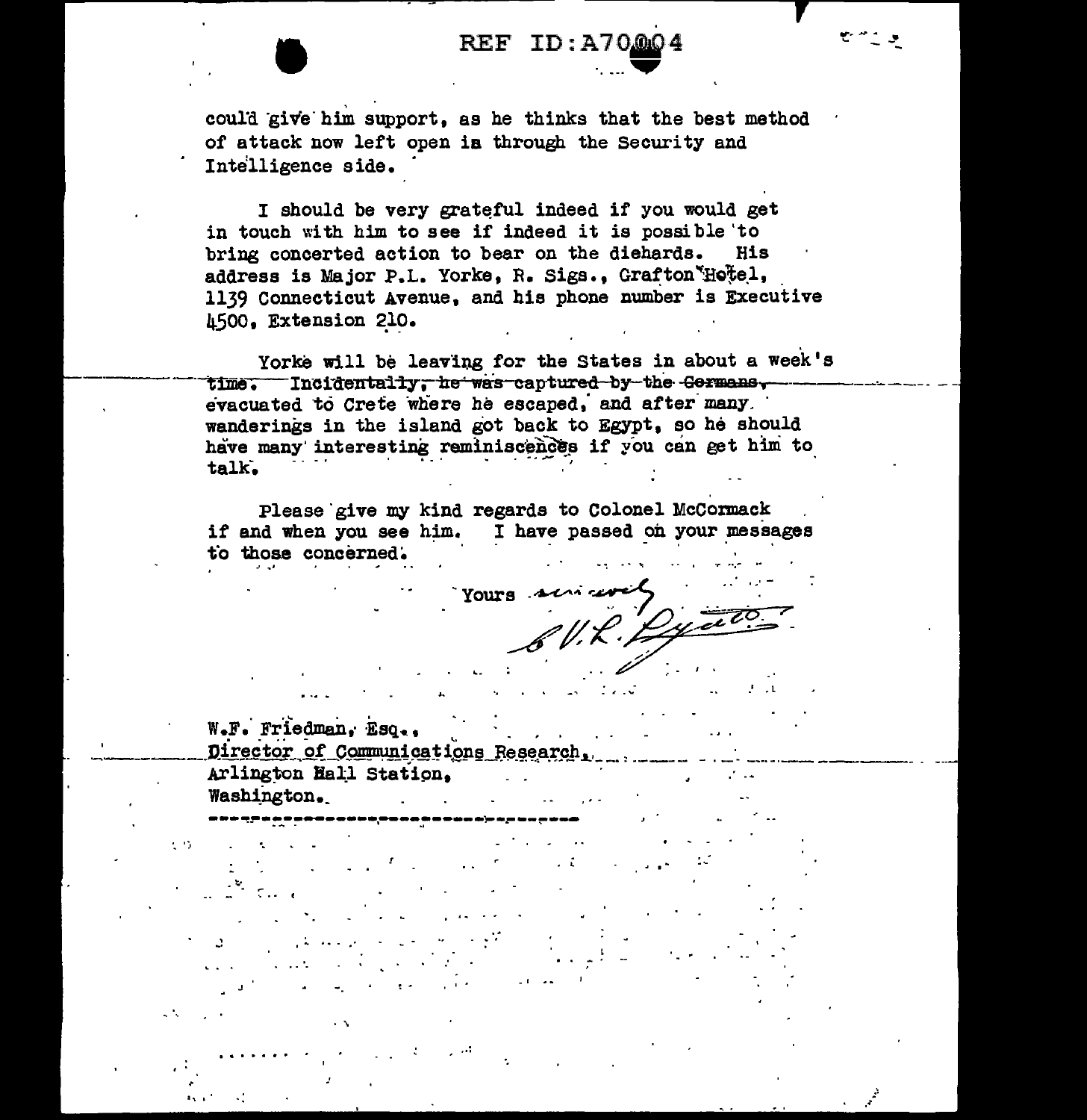$ID: A70004$ لأكتالات

> Arlington Hall Station 18 August 1943 .

Dear Colonel L7cett:

-. - . . *•:* .... ..

----

I have been meaning to write to you for a long time.

I had a very quick and uneventful journey back to the United States. The change trom the comparative cold ot Scotland to the extreme heat of Washington was sudden and somewhat to the extreme heat of washington was sudden and somewhat<br>devastating. From June 13, until yesterday it has been one long and unbroken siege of extremely hot weather and I believe that some records were broken. Nevertheless we have all continued to work hard despite this handicap.

First of all I must hasten to thank you for the many courtesies 7ou shoved me while I was 1n England. You were so kind and helpful, especially when I disrupted what might have been a very pleasant and quiet journey from London to Beaumanor by plying you with many questions, the answers to which I carefully put down in my little notebook. However, so far as concerned me, not only did I gather a considerable amount of information from you but in doing so Iwas having a good time.

*Ot* course I must not tail to mention the protitable visit which I had under your sponsorship at Beaumanor. I have not yet gotten down to writing that section of my report but expect to do so in a day or two. A couple of days ago I handed in my<br>first report, which came to about 120 pages of single-spaced<br>typewritten material and all of this came from a relatively small number of pages of notes. When the Beaumanor report comes smail number of pages of hotes. When the beaumanor report comes<br>out you will be able to see it, for a copy will be sent. I got a

great deal out of my visit to that station. <br>Then again one of my most pleasant and pleasurable recollections is the luncheon at the United Services Club to which you took me as your guest. If you suffered the slightest bit of embarrassment on account of what might have appeared to have been dilatoriness on the part of the waitress you need not have, because I was absorbing the atmosphere to the fullest extent of which I am capable even though this absorption might not have been obvious. It was a grand experience and I especially vant to thank you for the opportunity to visit that great institution.

Again, I recall with pleasure our bowling on the green at Woburn-Sands. I found that game rather delightful and the speed with which you made up the temporary lead I gained as a result  $\cdots$ 

~~;: *....* ~ ·. . ... .... .. . ..~ ....

\_\_ :~~:'.:·d~--~~1.-~·~;;.\_-:- <sup>~</sup>. ·- ':.~ *:* .... -~. \~~- :\_ ;;t:J,~~ ·- .:~.:::: .. *'*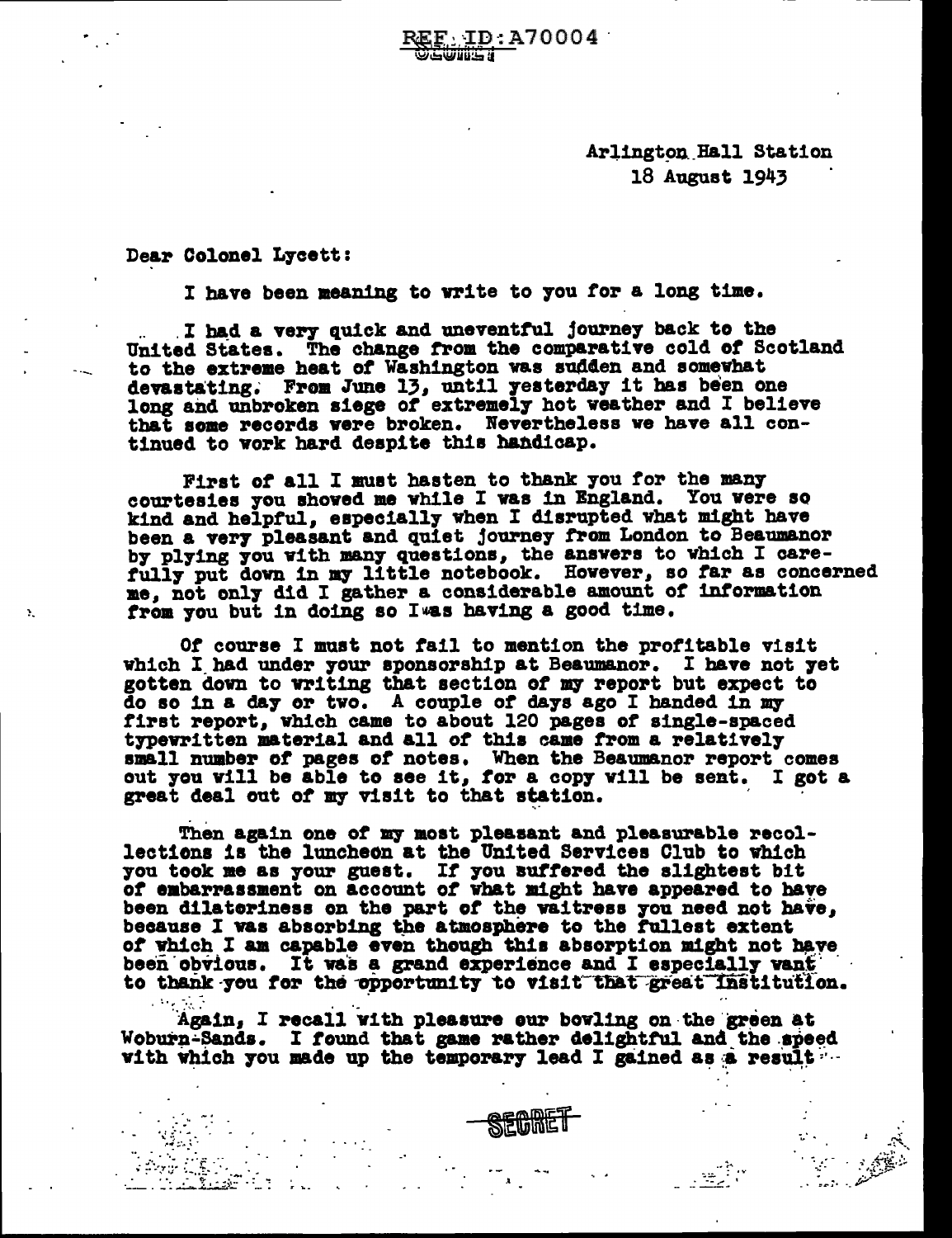ID:A70004 REF.

of "beginner's luck" amazed me. Somehow I am reminded, in this connection, of the present situation of the British vis-a-vis the Nazis and also of that very famous expression to the effect that "England loses every battle except the last". Incidentally I may add that we have all been very much heartened by the recent successes of the United Nations Forces on various sides and are beginning to hope that the end of the struggle is not too far off.

You are probably anxious to know what I have been able to do about the Link-Sign business. Soon after I returned I began to feel my way a bit cautiously because I am not a member of the Procedures Committee of the Joint or Combined Communications Board and I realized that the matter might be in a somewhat delicate status. However, I have now gotten into the business and talks are proceeding which I hope will culminate in a manner satisfactory to all concerned. It seems that our Signal Security people were not very intimately concerned in this matter until I came into the picture (or shall I say, barged into it?) However, Colonel McCrary seems to be fairly well disposed toward listening to our point of view and although I have not yet dealt with him directly but only through his immediate assistant, I expect to do so within a very few days. I realize the time is pressing and that we ought to get this matter straightened out very promptly.

Can't you possibly figure out some good reason why official business requires your presence in Washington? It would give me a great deal of pleasure to have you here for several weeks. Maybe you can think up something, but it seems to me that the Link-Sign business might be sufficient, except that I know a certain major on your staff who would be greatly disappointed if you had the opportunity instead of him.

Once more, permit me to thank you for your kindnesses to At Beaumanor I want you please to convey my thanks to me. Commander Ellingworth in particular for his many courtesies, also his daputy, Mr. Wirt, and his many very able assistants, such as Messrs. Roberts, Siddall, Barfield, and others whose names I did not record and de not now recall. I should like to write and thank each of them individually for their courtesies but time will not permit so I must ask that you be so good as to convey to them all my thanks, and apologies for not writing them individually.

With cordial greetings, I am

Sincerely yours,

William F. Friedman Director of Communications Research

Colonel C. V. L. Lycett c/o Colonel J. H. Tiltman GC & CS